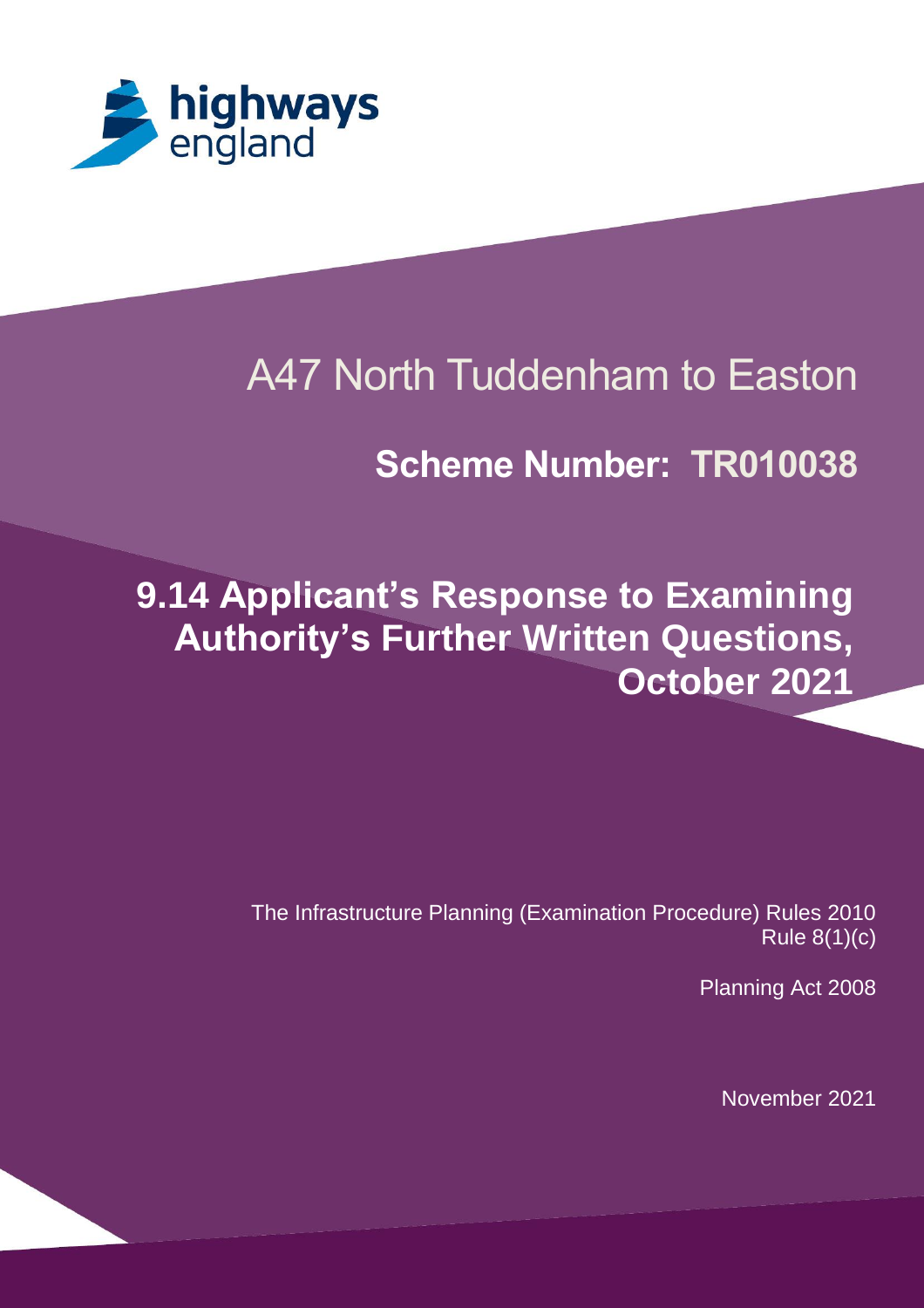

**Infrastructure Planning** 

Planning Act 2008

### **The Infrastructure Planning (Examination Procedure) Rules 2010**

A47 North Tuddenham to Easton Development Consent Order 202[x]

### **APPLICANT'S RESPONSE TO EXAMINING AUTHORITY'S FURTHER WRITTEN QUESTIONS, OCTOBER 2021**

| <b>Rule Number:</b>                                     | 8(1)(c)                                                         |
|---------------------------------------------------------|-----------------------------------------------------------------|
| <b>Planning Inspectorate Scheme</b><br><b>Reference</b> | TR010038                                                        |
| <b>Application Document Reference</b>                   | TR010038/EXAM/9.14                                              |
| <b>BIM Document Reference</b>                           | HE551489-GTY-LSI-000-RP-TX-40012                                |
| Author:                                                 | A47 North Tuddenham to Easton<br>Project Team, Highways England |

| <b>Version</b> | <b>Date</b>   | <b>Status of Version</b> |
|----------------|---------------|--------------------------|
| Rev 0          | November 2021 | Deadline 4               |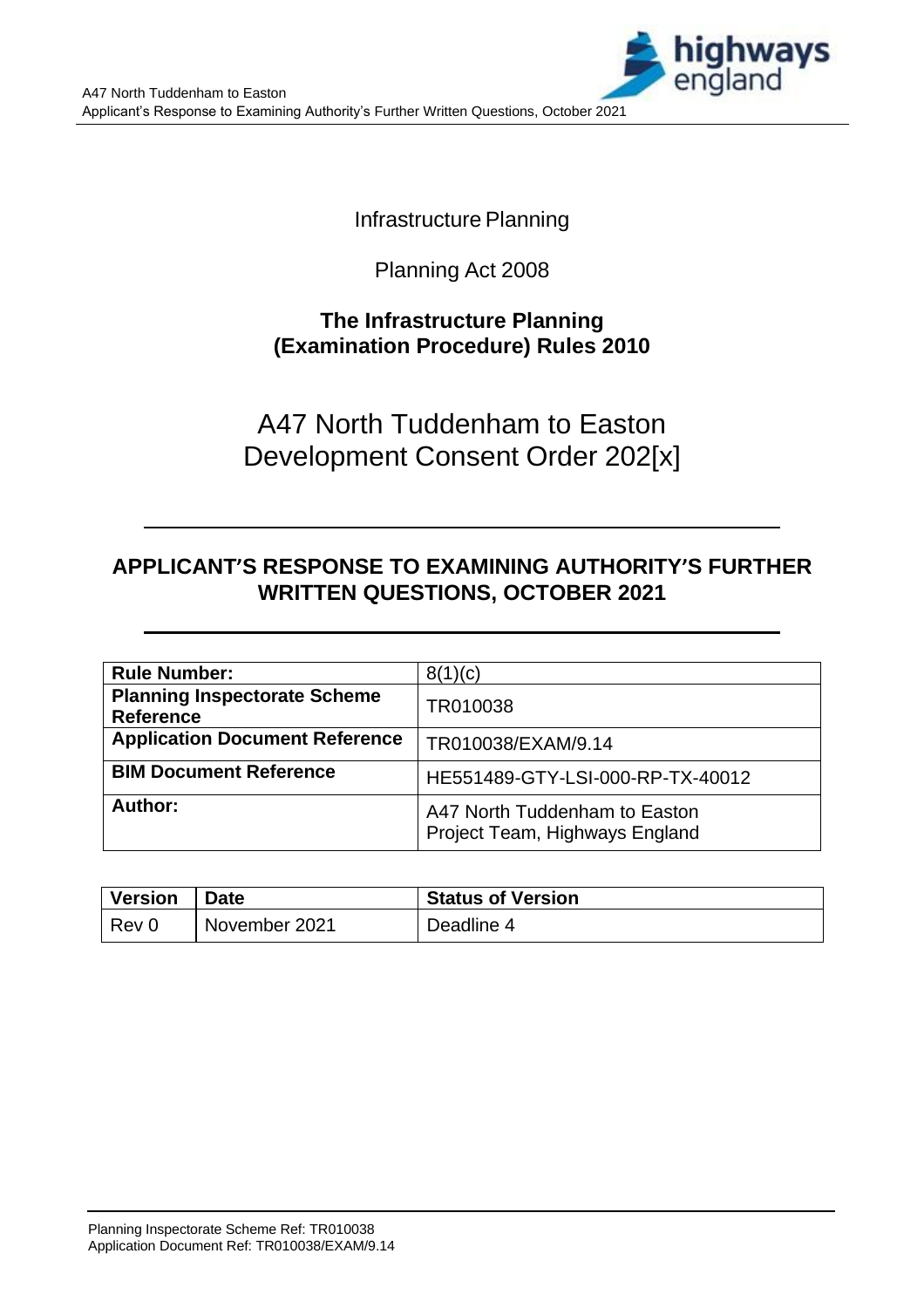

### **CONTENTS**

| $\mathbf 1$ |                                                                          |  |
|-------------|--------------------------------------------------------------------------|--|
| $2^{\circ}$ | <b>Examining Authority's Further Written Questions in October 2021 1</b> |  |
| $3^{\circ}$ |                                                                          |  |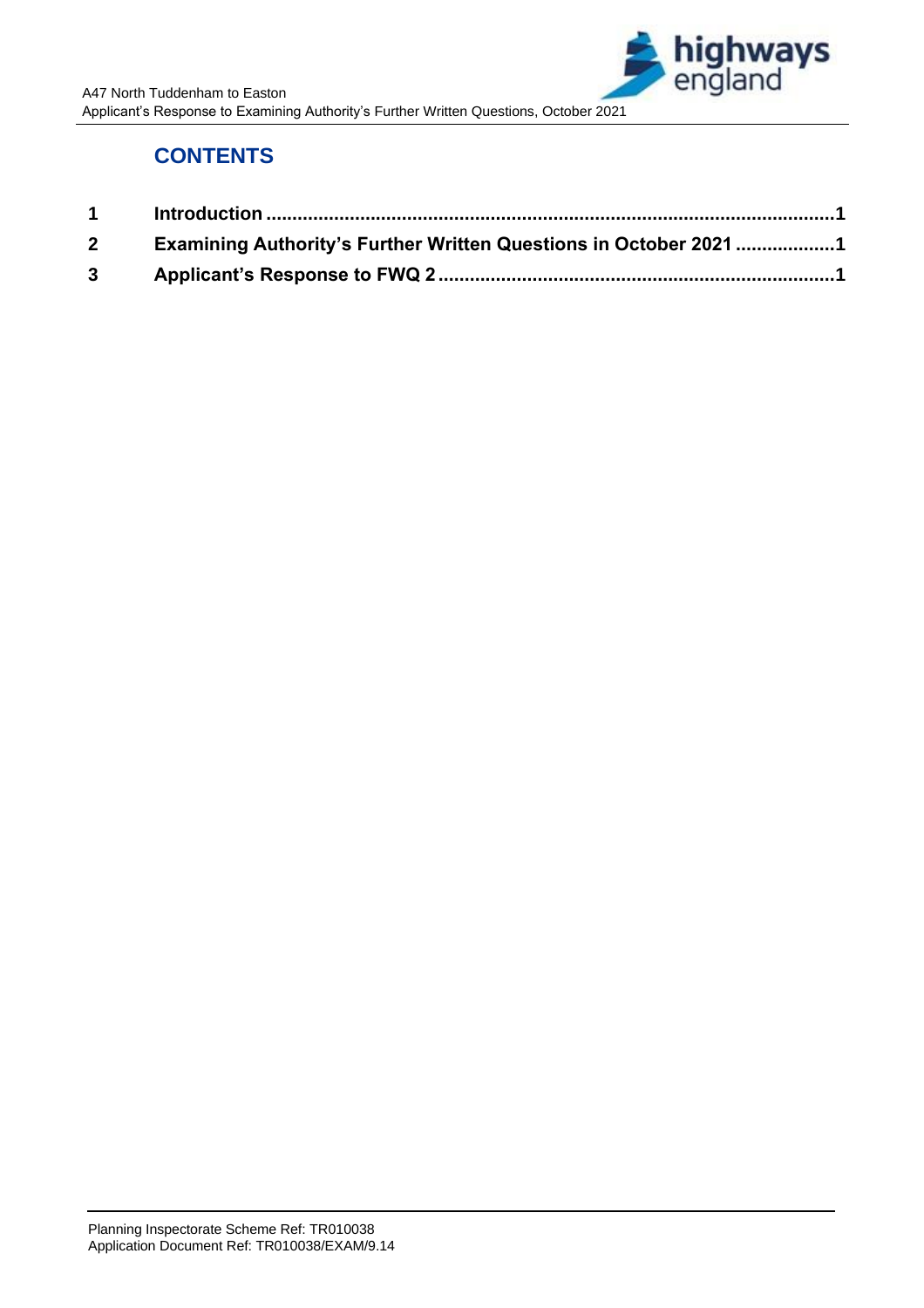

### <span id="page-3-0"></span>**1 INTRODUCTION**

- 1.1.1 The Development Consent Order (DCO) application for the A47 North Tuddenham to Easton scheme (herein the Scheme) was submitted on 15 March 2021 and accepted for examination on 12 April 2021.
- 1.1.2 The purpose of this document is to respond to Further Written Questions (FWQs) set out within the Examining Authority's (ExA's) letter dated  $7<sup>th</sup>$  October 2021<sup>1</sup>.

#### <span id="page-3-1"></span>**2 EXAMINING AUTHORITY'S FURTHER WRITTEN QUESTIONS IN OCTOBER 2021**

- 2.1.1 The ExA requested responses to two FWQs (FWQ 1 and FWQ 2) within the letter dated 7<sup>th</sup> October 2021.
- 2.1.2 FWQ 2 is directed to Natural England (NE), and therefore will not be addressed by the Applicant within this response.
- 2.1.3 FWQ 1 is directed to The Applicant (Highways England); the question reads as follows:

*"In Section 3.6.2 of the Report to Inform Habitats Regulations Assessment [APP-139], it is stated that 'Upon further consultation on the submission of this Screening report, Natural England have confirmed that they are in agreement with the findings of this Screening report that there will be no likely significant effects on any NSN site or Ramsar site'. Please can the applicant provide the correspondence with Natural England which confirms this position."*

#### <span id="page-3-2"></span>**3 APPLICANT'S RESPONSE TO FWQ 1**

3.1.1 Section 3.2.2 of the Report to Inform Habitats Regulations Assessment (APP-139) states that a search was undertaken for National Site Network (NSN) sites, which includes Ramsar sites, that could be affected, according to the guidance in section 2.2 of the Design Manual for Roads and Bridges (DMRB) guidance LA 115 Habitats Regulations Assessment).

> The River Wensum Special Area of Conservation (SAC) and Paston Great Barn SAC were the only NSN sites identified and assessed in the report.

- 3.1.2 Sections 4.1.6 to 4.1.9 of the Report to Inform Habitats Regulations Assessment (**APP-139**) state that given the extent of available suitable habitat between the SAC and the Scheme, it is considered likely that barbastelle bats from SAC roosts do not frequent the study area due to the large distance between the SAC and the Scheme.
- 3.1.3 Section 4.1.1 of the report (**APP-139**) confirmed the screening assessment identified potential for likely significant effect pathways between the Scheme on

<sup>&</sup>lt;sup>1</sup> The Planning Inspectorate to All Interested Parties, Application by Highways England for an Order Granting Development Consent for the A47 North Tuddenham to Easton, Examining Authorities Further Written Questions, Ref: TR010038, 7th October 2021, available at: https://infrastructure.planninginspectorate.gov.uk/wpcontent/ipc/uploads/projects/TR010038/TR010038-000695-EXQ2.pdf